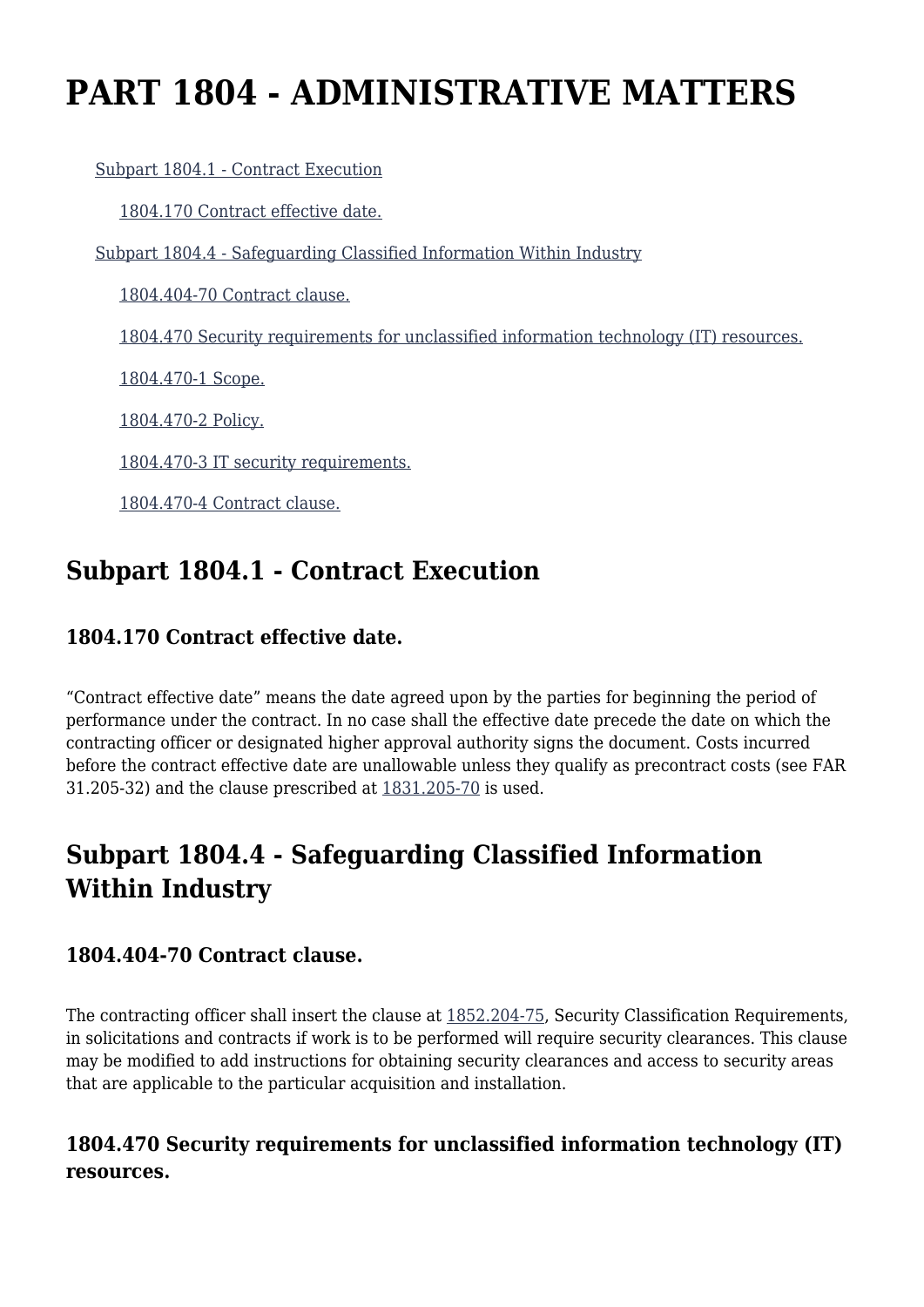## **1804.470-1 Scope.**

This section implements NASA's acquisition requirements pertaining to Federal policies for the security of unclassified information and information systems. Federal policies include the Federal Information System Management Act (FISMA) of 2002, Homeland Security Presidential Directive (HSPD) 12, Clinger-Cohen Act of 1996 (40 U.S.C. 1401 *et seq.*), OMB Circular A-130, Management of Federal Information Resources, and the National Institute of Standards and Technology (NIST) security requirements and standards. These requirements safeguard IT services provided to NASA such as the management, operation, maintenance, development, and administration of hardware, software, firmware, computer systems, networks, and telecommunications systems.

## **1804.470-2 Policy.**

NASA IT security policies and procedures for unclassified information and IT are prescribed in NASA Policy Directive (NPD) 2810, Security of Information Technology; NASA Procedural Requirements (NPR) 2810, Security of Information Technology; and interim policy updates in the form of NASA Information Technology Requirements (NITR). IT services must be performed in accordance with these policies and procedures.

## **1804.470-3 IT security requirements.**

(a) These IT security requirements cover all NASA awards in which IT plays a role in the provisioning of services or products (*e.g.,* research and development, engineering, manufacturing, IT outsourcing, human resources, and finance) that support NASA in meeting its institutional and mission objectives. These requirements are applicable when a contractor or subcontractor must obtain physical or electronic access beyond that granted the general public to NASA's computer systems, networks, or IT infrastructure. These requirements are applicable when NASA information is generated, stored, processed, or exchanged with NASA or on behalf of NASA by a contractor or subcontractor, regardless of whether the information resides on a NASA or a contractor/subcontractor's information system.

(b) The Applicable Documents List (ADL) should consist of all NASA Agency-level IT Security and Center IT Security Policies applicable to the contract. Documents listed in the ADL as well as applicable Federal IT Security Policies are available at the NASA IT Security Policy Web site at: *[http://www.nasa.gov/offices/ocio/itsecurity/index.html.](http://www.nasa.gov/offices/ocio/itsecurity/index.html)*

## **1804.470-4 Contract clause.**

(a) Insert the clause at [1852.204-76,](https://login.acquisition.gov/%5Brp:link:nfs-part-1852%5D#Section_1852_204_76_T48_6042344114) Security Requirements for Unclassified Information Technology Resources, in *all* solicitations and awards when contract performance requires contractors to -

(1) Have physical or electronic access to NASA's computer systems, networks, or IT infrastructure; or

(2) Use information systems to generate, store, process, or exchange data with NASA or on behalf of NASA, regardless of whether the data resides on a NASA or a contractor's information system.